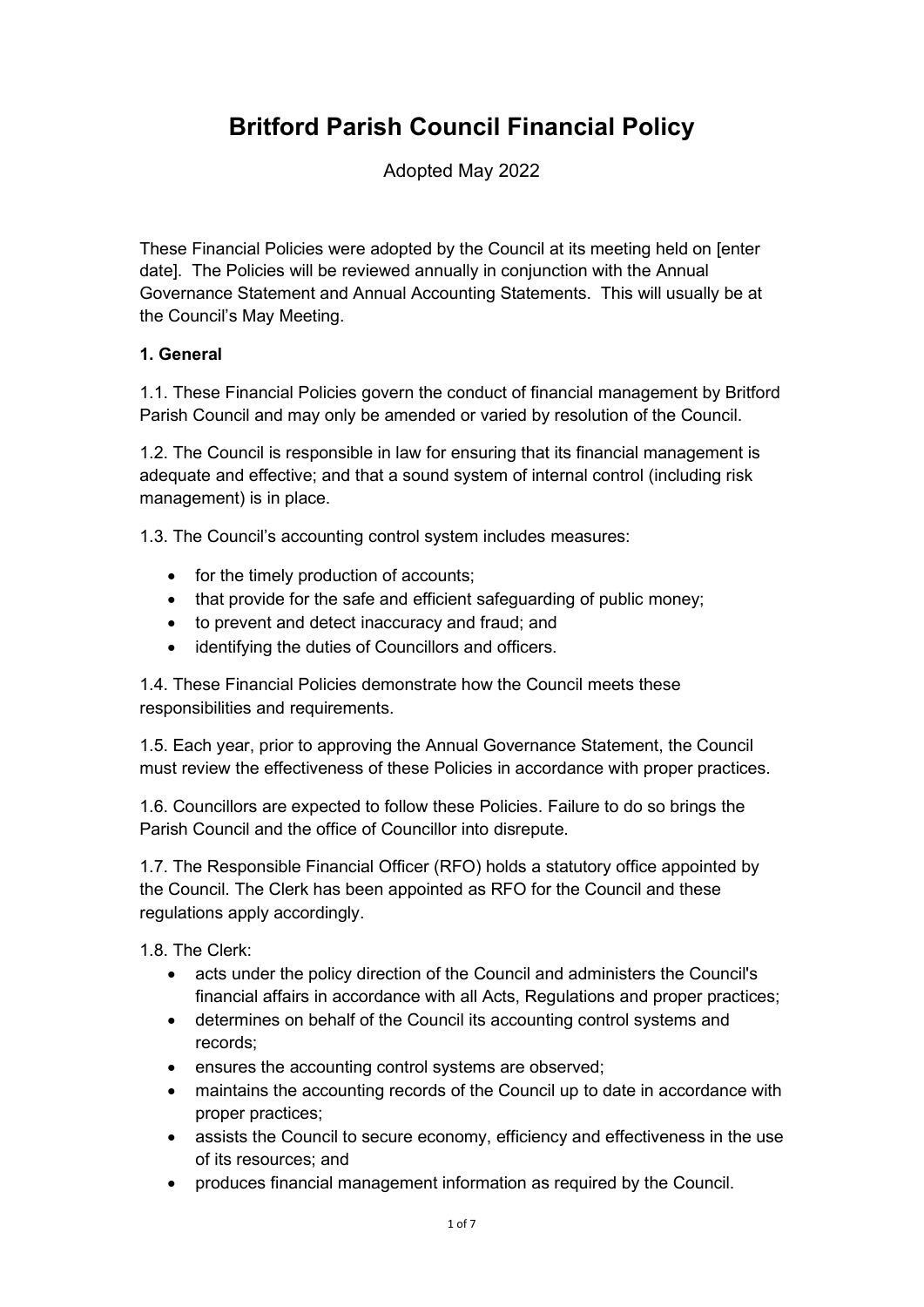1.9. The accounting records produced by the Clerk will show and explain the Council's financial transactions and ensure that: income & expenditure account and statement of balances; record of receipts & payments; and management information prepared for the Council comply with the Accounts and Audit Regulations.

1.10. The accounting records maintained by the Clerk shall in particular contain:

- entries of all sums of money received and expended by the Council and the matters to which such income/receipts and expenditure/payments relate;
- a record of the assets and liabilities of the Council; and
- a record of the Council's income and expenditure in relation to claims made, or to be made, for any contribution, grant or subsidy.

1.11. The accounting control systems used by the Clerk shall include:

- procedures to ensure that financial transactions are recorded as soon as reasonably practicable and as accurately as possible;
- procedures to enable the prevention and detection of inaccuracies and fraud and the ability to reconstruct any lost records;
- procedures to ensure that uncollectable amounts, including any bad debts are submitted to the Council for approval to be written off, and that the approvals are shown in the accounting records; and
- measures to ensure that risk is properly managed.

1.12. Only the full Council is empowered to make decisions concerning: setting the Budgets and determining the Precept; approving the accounting statements and annual governance statement; borrowing and writing off bad debts; and addressing recommendations from audits.

1.13. In addition, the Council must: determine and keep under regular review the bank mandate for all Council bank accounts; and approve all grants, single commitments or single payments.

# 2. Accounting and audit (internal and external)

2.1. All accounting procedures and financial records of the Council shall be determined by the Clerk in accordance with the Accounts and Audit Regulations<sup>1</sup>, appropriate guidance and proper practices.

2.2. On a regular basis, at least once in each quarter, and at each financial year end, a Councillor other than the Chairman shall be appointed to verify bank reconciliations produced by the Clerk. The member shall sign the reconciliations and the original bank statements (or similar document) as evidence of verification. This activity shall on conclusion be reported, including any exceptions, to the Council.

 $<sup>1</sup>$  References to Accounts and Audit shall mean the re The term 'proper practice' refers to guidance issued in</sup> Governance and Accountability for Local Councils - a Practitioners' Guide (England). The term 'proper practice' refers to quidance issued in Governance and Accountability for Local Councils – a practitioners quide (England).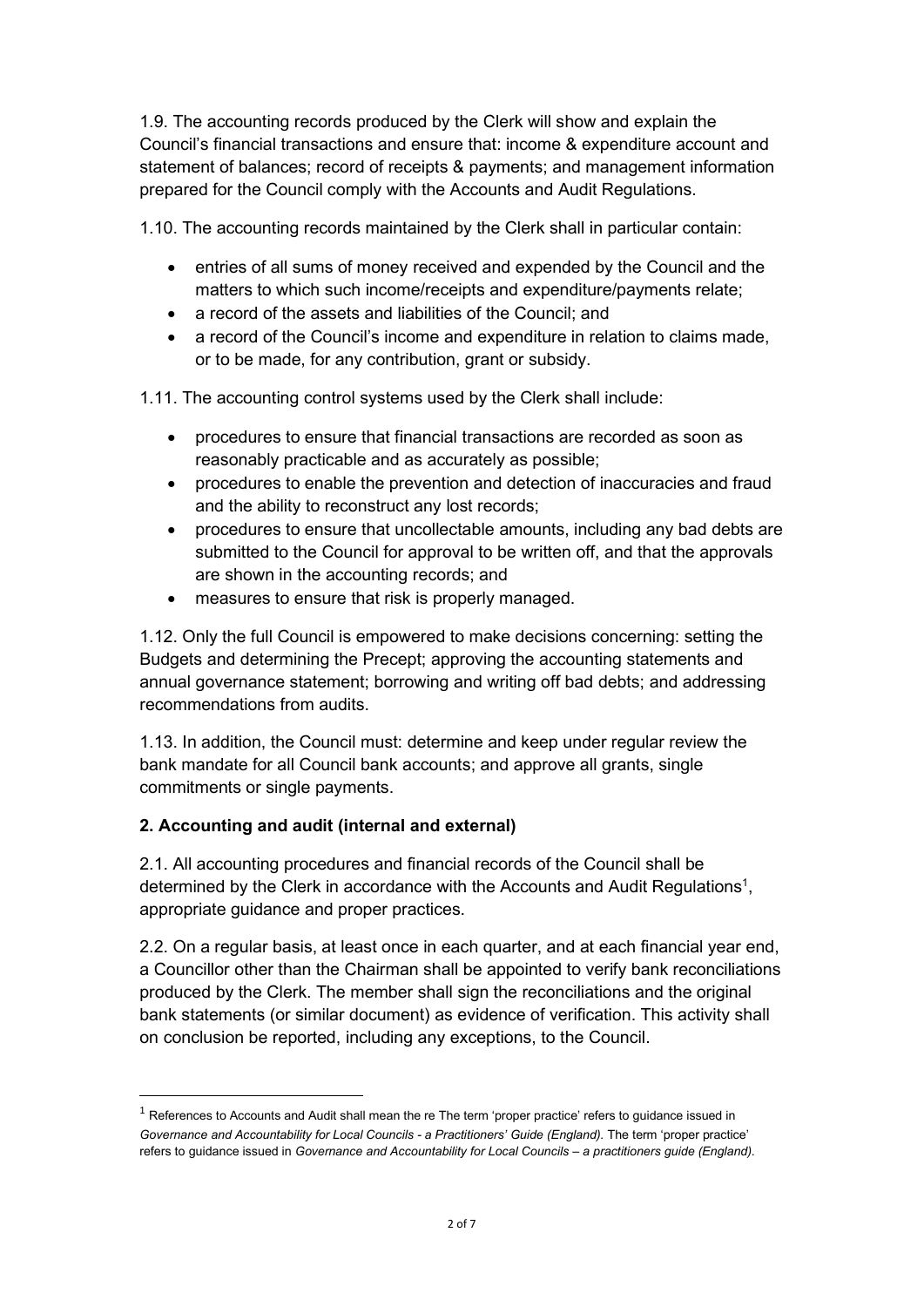2.3. The Clerk shall complete the annual statement of accounts, annual report, and any related documents of the Council contained in the Annual Return (as specified in proper practices) as soon as practicable after the end of the financial year and having certified the accounts shall submit them and report thereon to the Council within the timescales set by the Accounts and Audit Regulations.

2.4. The Council shall ensure that there is an adequate & effective system of internal audit of its accounting records, and of its system of internal control in accordance with proper practices. The Clerk shall make available such documents and information as are necessary for the purpose of the audit. The internal auditor shall:

- be competent and independent of the financial operations of the Council;
- report to Council in writing, or in person, on a regular basis with a minimum of one annual written report during each financial year;
- to demonstrate objectivity and independence, be free from any conflicts of interest, including those arising from family relationships; and
- have no involvement in the Council's decision making or management.

Auditors must not under any circumstances: perform or direct operational duties for the Council; or initiate or approve financial transactions.

2.5. The Clerk shall make arrangements for the exercise of electors' rights in relation to the accounts including the opportunity to inspect the accounts; and display or publish any notices and statements of account required proper practice.

## 3. Annual Budget process and forward planning

3.1. The Clerk must each financial year, by no later than December, prepare detailed estimates of all receipts and payments including use of reserves for the following financial year in the form of a Budget to be considered by the Council.

3.2. The Council shall consider and determine the annual budget proposals in relation to the forecast of revenue and capital receipts and payments including recommendations for the use of reserves.

3.3. The Council shall fix the Precept (council tax requirement) to be levied for the ensuing financial year not later than the end of January each year. The Clerk shall issue the precept to the billing authority.

## 4. Budgetary control and authority to spend

4.1. Expenditure may be authorised up to the amounts included for that expenditure in the approved Budget, by resolution of the Council. Such authorisation is to be evidenced by a minute.

4.2. No expenditure may be authorised that will exceed the amount provided in the Budget for that expenditure other than by resolution of the Council. During the Budget year, with the approval of Council, unspent and available amounts may be vired to other budget items or to an earmarked reserve as appropriate.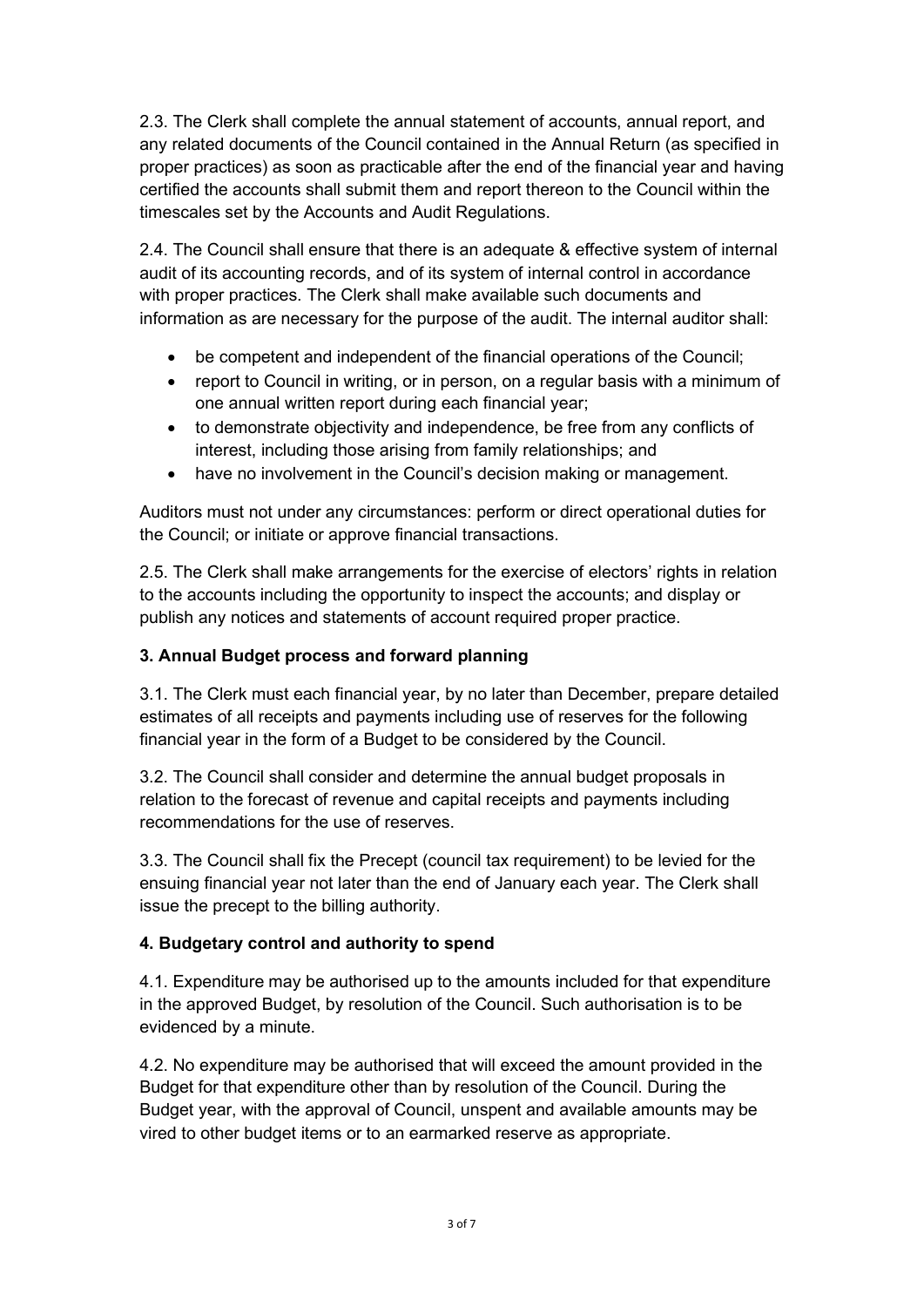4.3. At each Council Meeting the Clerk shall provide a statement of receipts and payments to date against the budget, comparing actual expenditure against that planned in the budget.

4.4. Changes in earmarked reserves shall be approved by Council as part of the budgetary control process.

4.5. The Clerk shall have delegated authority to authorise the payment of items only in the following circumstances:

- a) In cases of extreme risk to the delivery of services, whether or not there is any budgetary provision for the expenditure, subject to a limit of £100. The Clerk shall report such action to the Chairman as soon as possible and to the Council as soon as practical thereafter.
- b) If a payment is necessary to avoid a late interest charge under the Late Payment of Commercial Debts (Interest) Act 1998, where there is no dispute or other reason to delay payment, provided that a list of such payments shall be submitted to the next appropriate meeting of Council.
- c) An expenditure item authorised under 4.6 below (regular payments).

4.6. For each financial year the Clerk shall draw up a list of regular payments which occur as the result of a continuing contract or obligation (e.g. employee costs and regular maintenance contracts) which Council may authorise payment for the year, provided that a list of such payments shall be submitted to the next appropriate meeting of Council.

## 5. Banking arrangements and authorisation of payments

5.1. The Council's banking arrangements, including the bank mandate, shall be made by the Clerk and approved by the Council. They shall be regularly reviewed for safety and efficiency

5.2. The Clerk shall prepare a schedule of payments requiring authorisation, for each Council Meeting and, together with the relevant invoices, present the schedule for approval. The Council shall review the payments for compliance and, having satisfied itself shall authorise payment. The approved payments will be recorded in the Minutes of the Meeting.

5.3. All invoices for payment shall be verified and certified by the Clerk to confirm that the work, goods or services has been received and represents expenditure previously approved by the council.

## 6. Instructions for the making of payments

6.1. All payments shall be affected by internet banking or cheque, or under certain circumstances by Direct Debit or Standing Order instructions to the Council's bankers.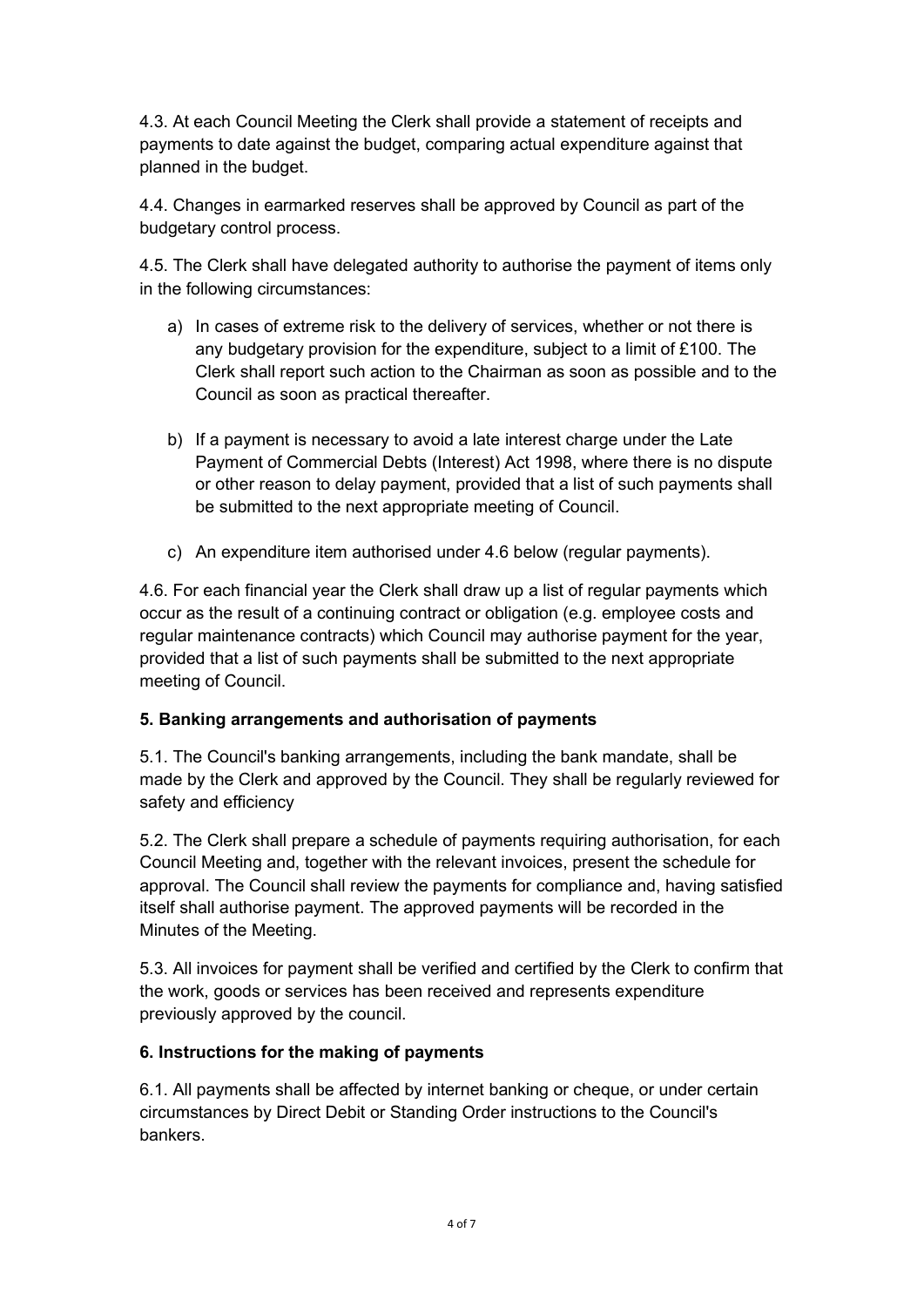6.2. If thought appropriate by the Council, payment for certain items in accordance with the agreed schedule may be made by internet banking (Faster Payments, BACS or CHAPS) transfer. Such electronic payments shall be deemed to be authorised when a minimum of two of the mandated signatories have confirmed by email to the Clerk that expenditure is approved. The Clerk shall maintain appropriate records of such approvals, which will be reported to the next Council Meeting.

6.3. If thought appropriate by the Council, payment for certain items may be made by Cheque. These shall be signed by two of the mandated signatories, who will also initial the Cheque counterfoil. A member who is a bank signatory, having a connection by virtue of family or business relationships with the beneficiary of a payment, will not be a signatory to the payment in question.

6.4. Cheques shall not normally be presented for signature other than at a Council Meeting. Any signatures obtained away from such meetings shall be reported to the Council at the next convenient meeting.

6.5. If thought appropriate by the Council, payment for certain items or services may be made by Standing Order or Direct Debit provided that the instructions are signed by two mandated signatories and any payments are reported to Council as made.

6.6. Where a computer requires use of a password or PIN for access to the Council's records, a note shall be made of the Passwords or PIN and shall be handed to and retained by the Chairman of Council in a sealed dated envelope.

6.7. No employee or councillor shall disclose any PIN or password, relevant to the working of the Council or its bank accounts, to any person not authorised in writing by the Council.

6.8. The Clerk shall be appointed as the Administrator for internet banking. The approved bank mandate shall identify a number of councillors who will be authorised to approve transactions on those accounts. The bank mandate will state clearly the amounts of payments that can be instructed by the use of the Administrator alone (if any), or by the Administrator with a stated number of approvals.

#### 7. Payment of salaries

7.1. Salary rates shall be as agreed by Council. No changes shall be made to any employee's pay, emoluments, or terms & conditions of employment without the prior consent of the Council.

7.2. The payment of all salaries shall be made in accordance with payroll records and the rules of PAYE and National Insurance currently operating. Salary payments shall be reported to the next available Council meeting.

7.3. Payment of salaries (and statutory and discretionary deductions) shall be recorded in a separate confidential record. This record is not open to inspection or review (under the Freedom of Information Act 2000 or otherwise) other than:

- a) by any councillor who can demonstrate a need to know;
- b) by the internal or external auditor;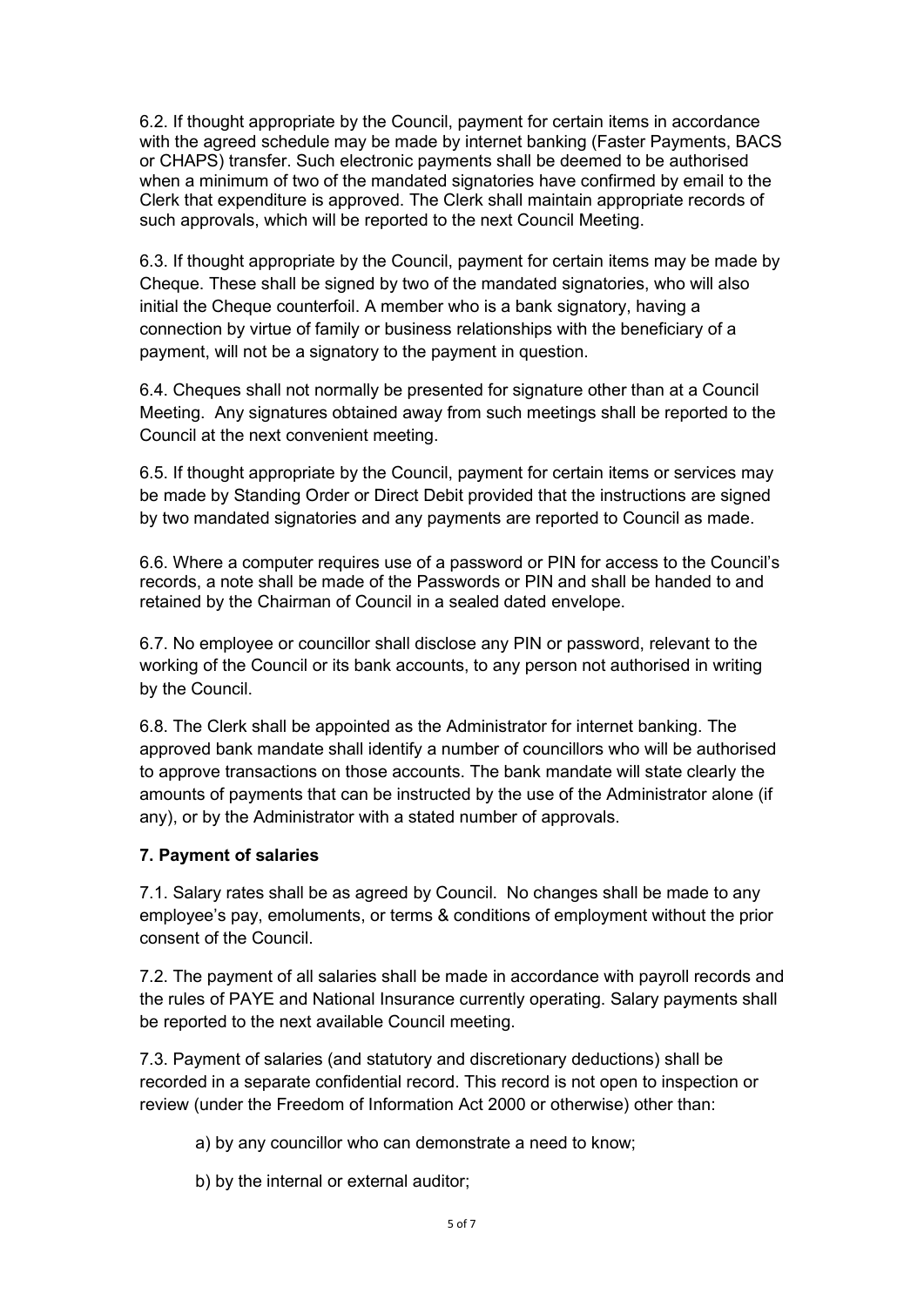c) by any person authorised under Audit Commission Act 1998, or any superseding legislation.

## 8. Loans and investments

8.1. Not currently applicable.

## 9. Income

9.1. The collection of all sums due to the Council shall be the responsibility of and under the supervision of the Clerk.

9.2. Particulars of all charges to be made for work done, services rendered or goods supplied shall be agreed annually by the Council, and the Clerk shall be responsible for the collection of all accounts due to the Council.

9.3. The Council will review all fees and charges at least annually, following a report of the Clerk.

9.4. Any sums found to be irrecoverable and any bad debts shall be reported to the Council and shall be written off in the year.

9.5. The Clerk shall complete any VAT Return that is required. Any repayment claim due in accordance with VAT Act 1994 section 33 shall be made at least annually coinciding with the financial year end.

## 10. Orders for work, goods and services

10.1. An official order or letter shall be issued for all work, goods and services unless a formal contract is to be prepared or an official order would be inappropriate. Copies of orders shall be retained.

10.2. All members and the Clerk are responsible for obtaining value for money at all times. To ensure that the best possible terms are obtained a minimum of two or more quotations or estimates will be obtained from appropriate potential suppliers.

10.3. The Clerk shall verify the lawful nature of any proposed purchase before the issue of any order, and ensure that the authority for the order is recorded in the appropriate Council meeting Minutes.

# 11. Assets, properties and estates

11.1. The Clerk shall ensure a record is maintained of all properties held by the Council in accordance with Accounts and Audit Regulations. The Clerk shall make appropriate arrangements for the custody of all title deeds and Land Registry Certificates of properties held by the Council.

11.2. No tangible moveable property shall be purchased or otherwise acquired, sold, leased or otherwise disposed of, without the authority of the Council.

11.3. The Clerk shall ensure that an appropriate and accurate Register of assets is maintained. The continued existence of tangible assets shown in the Register shall